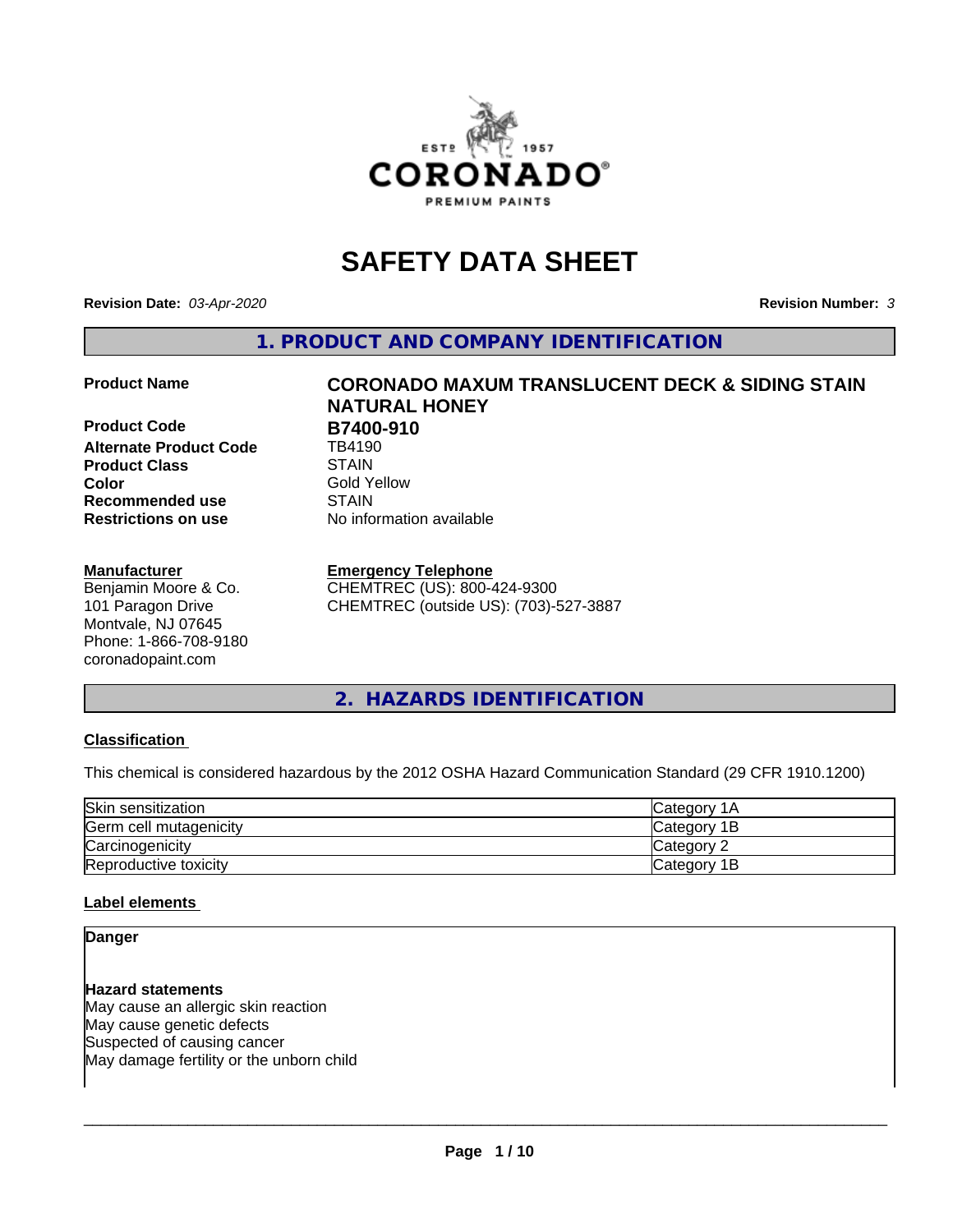

**Appearance** liquid

**Odor** little or no odor

#### **Precautionary Statements - Prevention**

Obtain special instructions before use Do not handle until all safety precautions have been read and understood Use personal protective equipment as required Avoid breathing dust/fume/gas/mist/vapors/spray Contaminated work clothing should not be allowed out of the workplace Wear protective gloves

# **Precautionary Statements - Response**

IF exposed or concerned: Get medical advice/attention **Skin** IF ON SKIN: Wash with plenty of soap and water If skin irritation or rash occurs: Get medical advice/attention Wash contaminated clothing before reuse

#### **Precautionary Statements - Storage**

Store locked up

#### **Precautionary Statements - Disposal**

Dispose of contents/container to an approved waste disposal plant

#### **Hazards not otherwise classified (HNOC)**

Not applicable

#### **Other information**

No information available

# **3. COMPOSITION INFORMATION ON COMPONENTS**

| <b>Chemical name</b>                               | CAS No.       | Weight-%    |
|----------------------------------------------------|---------------|-------------|
| Propylene glycol                                   | $57 - 55 - 6$ | $1 - 5$     |
| 2-Amino-2-methly-1-propanol                        | 124-68-5      | $0.1 - 0.5$ |
| Poly(oxy-1,2-ethanediyl),                          | 104810-48-2   | $0.1 - 0.5$ |
| .alpha.-[3-[3-(2H-benzotriazol-2-yl)-5-(1,1-dimeth |               |             |
| ylethyl)-4-hydroxyphenyl]-1-oxopropyl]-.omega.-h   |               |             |
| ydroxy-                                            |               |             |
| Decanedioic acid,                                  | 41556-26-7    | $0.1 - 0.5$ |
| bis(1,2,2,6,6-pentamethyl-4-piperidinyl) ester     |               |             |
| Carbamic acid, 1H-benzimidazol-2-yl-, methyl       | 10605-21-7    | $0.1 - 0.5$ |
| ester                                              |               |             |
| Poly(oxy-1,2-ethanediyl),                          | 104810-47-1   | $0.1 - 0.5$ |
| .alpha.-[3-[3-(2H-benzotriazol-2-yl)-5-(1,1-dimeth |               |             |
| ylethyl)-4-hydroxyphenyl]-1-oxopropyl]-.omega.-[   |               |             |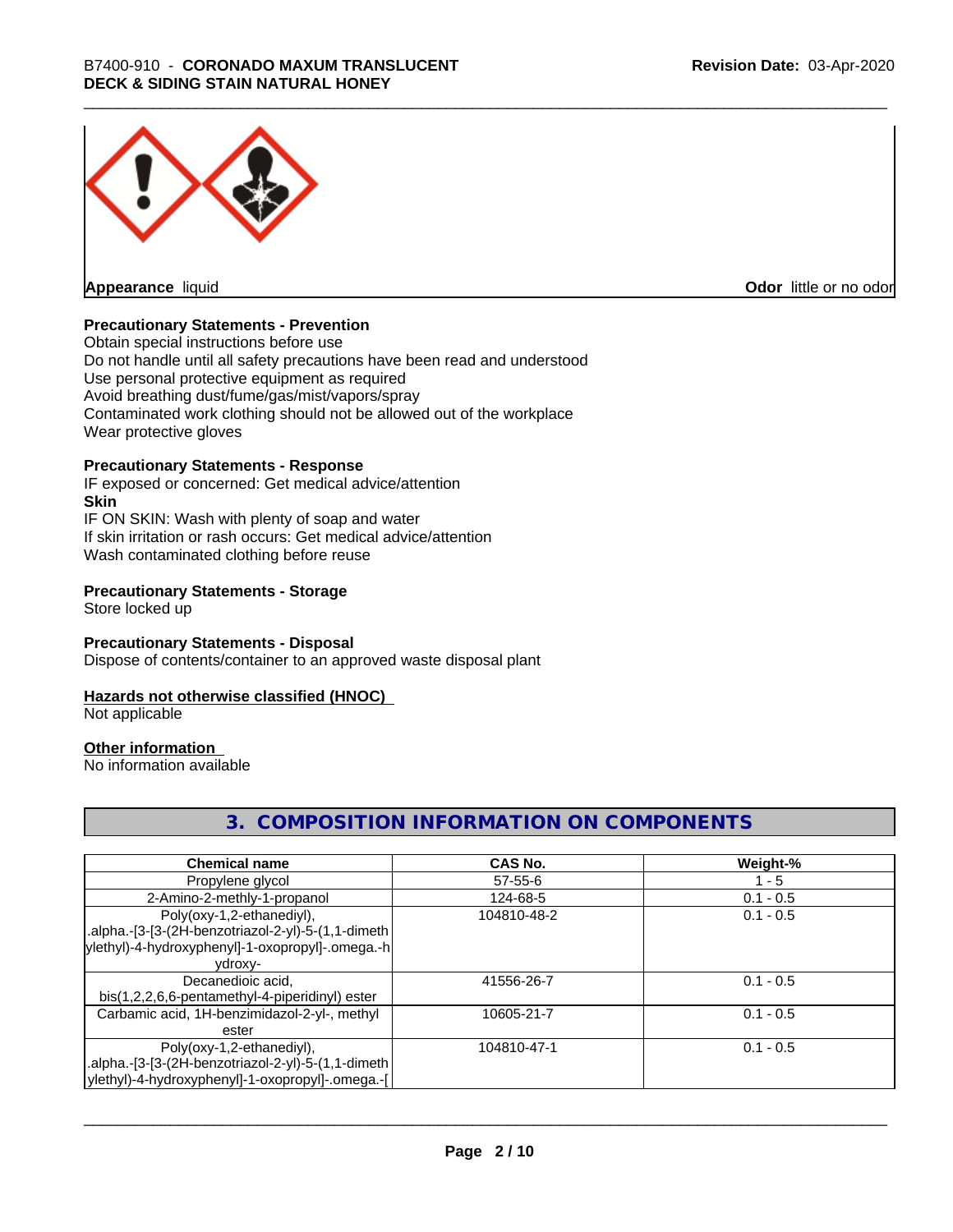| 3-[3-(2H-benzotriazol-2-yl)-5-(1,1-dimethylethyl)- |            |     |
|----------------------------------------------------|------------|-----|
| 4-hydroxyphenyll-1-oxoprop                         |            |     |
| Cobalt neodecanoate                                | ר בר<br>ີາ | v.J |

|                                                  | 4. FIRST AID MEASURES                                                                                                                                                                                                               |
|--------------------------------------------------|-------------------------------------------------------------------------------------------------------------------------------------------------------------------------------------------------------------------------------------|
| <b>General Advice</b>                            | If symptoms persist, call a physician. Show this safety data sheet to the doctor in<br>attendance.                                                                                                                                  |
| <b>Eye Contact</b>                               | Rinse thoroughly with plenty of water for at least 15 minutes and consult a<br>physician.                                                                                                                                           |
| <b>Skin Contact</b>                              | Wash off immediately with soap and plenty of water while removing all<br>contaminated clothes and shoes. If skin irritation persists, call a physician. Wash<br>clothing before reuse. Destroy contaminated articles such as shoes. |
| <b>Inhalation</b>                                | Move to fresh air. If symptoms persist, call a physician.                                                                                                                                                                           |
| Ingestion                                        | Clean mouth with water and afterwards drink plenty of water. Consult a physician<br>if necessary.                                                                                                                                   |
| <b>Most Important</b><br><b>Symptoms/Effects</b> | May cause allergic skin reaction.                                                                                                                                                                                                   |
| <b>Notes To Physician</b>                        | Treat symptomatically.                                                                                                                                                                                                              |

**5. FIRE-FIGHTING MEASURES**

| <b>Suitable Extinguishing Media</b>                                              | Use extinguishing measures that are appropriate to local<br>circumstances and the surrounding environment.                                   |
|----------------------------------------------------------------------------------|----------------------------------------------------------------------------------------------------------------------------------------------|
| Protective equipment and precautions for firefighters                            | As in any fire, wear self-contained breathing apparatus<br>pressure-demand, MSHA/NIOSH (approved or equivalent)<br>and full protective gear. |
| <b>Specific Hazards Arising From The Chemical</b>                                | Closed containers may rupture if exposed to fire or<br>extreme heat.                                                                         |
| Sensitivity to mechanical impact                                                 | No.                                                                                                                                          |
| Sensitivity to static discharge                                                  | No.                                                                                                                                          |
| <b>Flash Point Data</b><br>Flash point (°F)<br>Flash Point (°C)<br><b>Method</b> | Not applicable<br>Not applicable<br>Not applicable                                                                                           |
| <b>Flammability Limits In Air</b>                                                |                                                                                                                                              |
| Lower flammability limit:<br><b>Upper flammability limit:</b>                    | Not applicable<br>Not applicable                                                                                                             |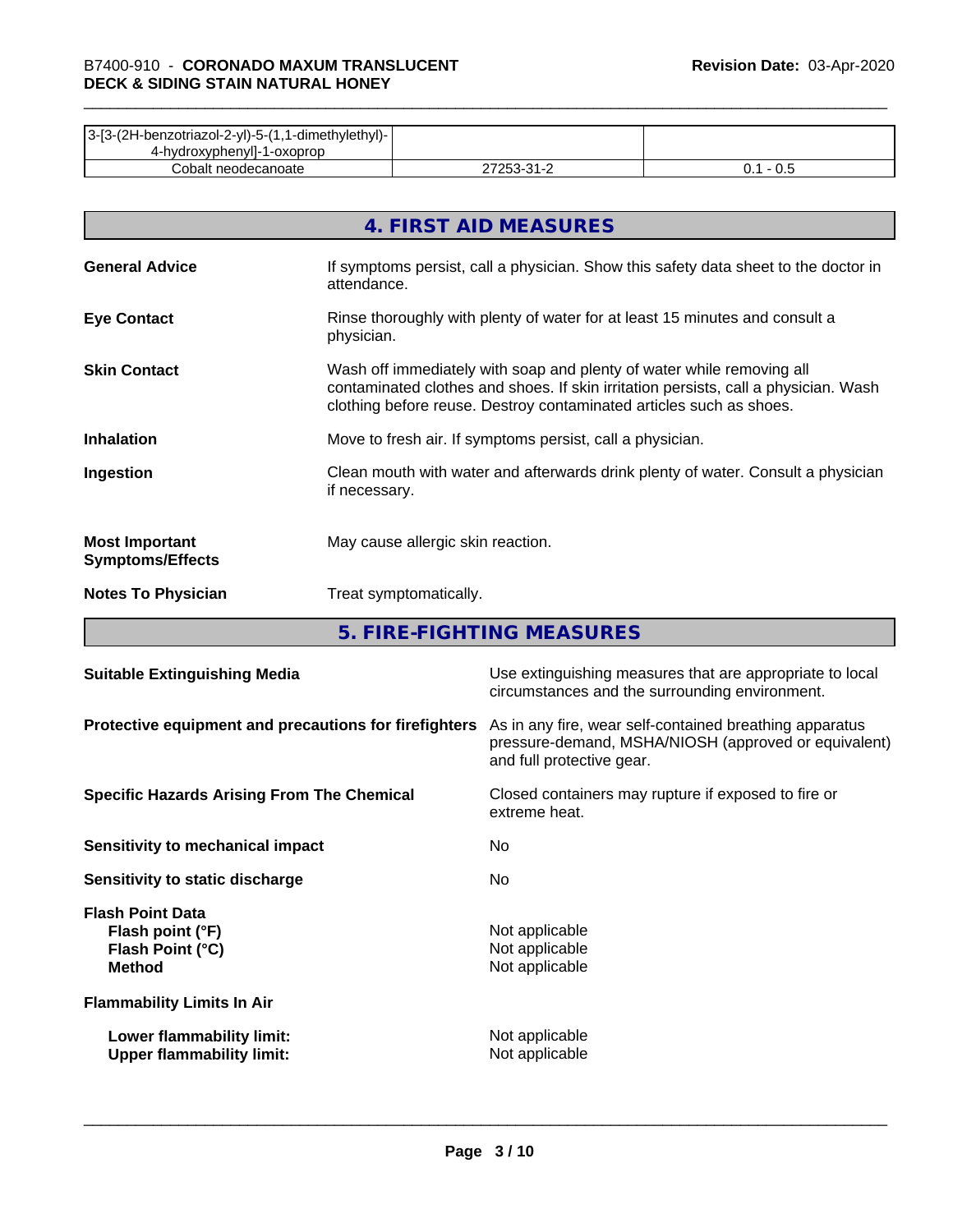| <b>NFPA</b>         | Health: 2 | <b>Flammability: 0</b> | <b>Instability: 0</b> | <b>Special: Not Applicable</b> |
|---------------------|-----------|------------------------|-----------------------|--------------------------------|
| <b>NIFRA LAMANA</b> |           |                        |                       |                                |

# **NFPA Legend**

- 0 Not Hazardous
- 1 Slightly
- 2 Moderate
- 3 High
- 4 Severe

*The ratings assigned are only suggested ratings, the contractor/employer has ultimate responsibilities for NFPA ratings where this system is used.*

*Additional information regarding the NFPA rating system is available from the National Fire Protection Agency (NFPA) at www.nfpa.org.*

#### **6. ACCIDENTAL RELEASE MEASURES**

| <b>Personal Precautions</b>      | Avoid contact with skin, eyes and clothing. Ensure adequate ventilation.                                                                                                         |  |  |
|----------------------------------|----------------------------------------------------------------------------------------------------------------------------------------------------------------------------------|--|--|
| <b>Other Information</b>         | Prevent further leakage or spillage if safe to do so.                                                                                                                            |  |  |
| <b>Environmental precautions</b> | See Section 12 for additional Ecological Information.                                                                                                                            |  |  |
| <b>Methods for Cleaning Up</b>   | Soak up with inert absorbent material. Sweep up and shovel into suitable<br>containers for disposal.                                                                             |  |  |
|                                  | 7. HANDLING AND STORAGE                                                                                                                                                          |  |  |
| Handling                         | Avoid contact with skin, eyes and clothing. Avoid breathing vapors, spray mists or<br>sanding dust. In case of insufficient ventilation, wear suitable respiratory<br>equipment. |  |  |
| <b>Storage</b>                   | Keep container tightly closed. Keep out of the reach of children.                                                                                                                |  |  |
| <b>Incompatible Materials</b>    | No information available                                                                                                                                                         |  |  |

# **8. EXPOSURE CONTROLS/PERSONAL PROTECTION**

#### **Exposure Limits**

*No exposure limits have been established for this product.*

#### **Legend**

| <b>Engineering Measures</b>          | Ensure adequate ventilation, especially in confined areas.                                                                                                                                                                                                                                                          |  |  |
|--------------------------------------|---------------------------------------------------------------------------------------------------------------------------------------------------------------------------------------------------------------------------------------------------------------------------------------------------------------------|--|--|
| <b>Personal Protective Equipment</b> |                                                                                                                                                                                                                                                                                                                     |  |  |
| <b>Eye/Face Protection</b>           | Safety glasses with side-shields.                                                                                                                                                                                                                                                                                   |  |  |
| <b>Skin Protection</b>               | Protective gloves and impervious clothing.                                                                                                                                                                                                                                                                          |  |  |
| <b>Respiratory Protection</b>        | Use only with adequate ventilation. In operations where exposure limits are<br>exceeded, use a NIOSH approved respirator that has been selected by a<br>technically qualified person for the specific work conditions. When spraying the<br>product or applying in confined areas, wear a NIOSH approved respirator |  |  |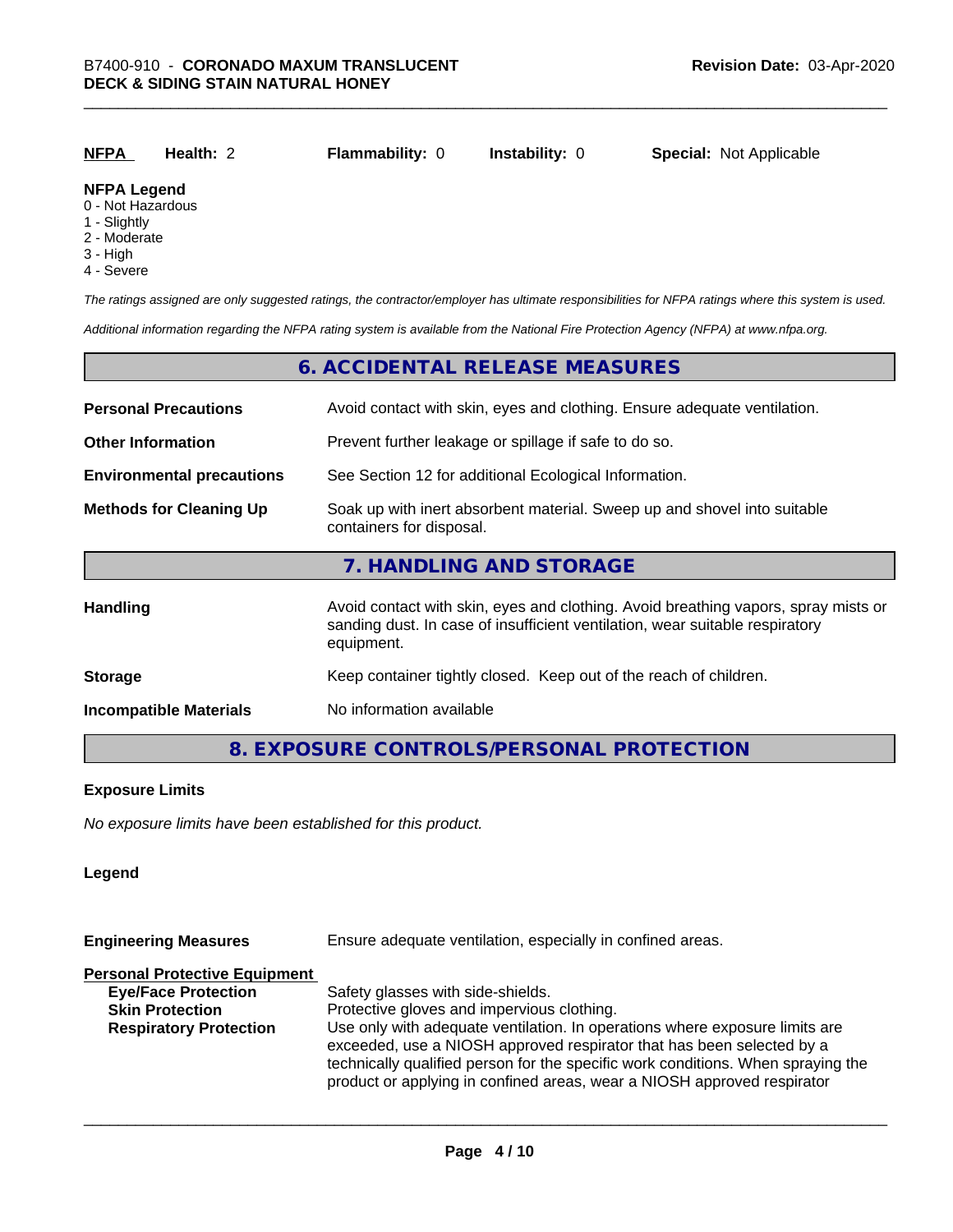specified for paint spray or organic vapors.

**Hygiene Measures** Avoid contact with skin, eyes and clothing. Remove and wash contaminated clothing before re-use. Wash thoroughly after handling.

#### **9. PHYSICAL AND CHEMICAL PROPERTIES**

**Appearance** liquid **Odor** little or no odor **Odor Threshold** No information available **Density (Ibs/gal)** 8.55 - 8.65 **Specific Gravity** 1.02 - 1.04 **pH** No information available **Viscosity (cps)** No information available **Solubility(ies)** No information available **Evaporation Rate No information available No information available Vapor pressure** No information available **Vapor density No information available No** information available **Wt. % Solids** 20 - 30 **Vol. % Solids** 15 - 25 **Wt. % Volatiles** 70 - 80 **Vol. % Volatiles** 75 - 85 **VOC Regulatory Limit (g/L)** < 250 **Boiling Point (°F)** 212 **Boiling Point (°C)** 100 **Freezing point (°F)** 32 **Freezing Point (°C)**<br> **Flash point (°F)**<br> **Flash point (°F)**<br> **Point (°F)**<br> **Point (°F)**<br> **Point (°F)**<br> **Point (°F)**<br> **Point (°F) Flash point (°F)**<br> **Flash Point (°C)**<br> **Flash Point (°C)**<br> **C Flash Point (°C) Method** Not applicable **Flammability (solid, gas)** Not applicable<br> **Upper flammability limit:** Not applicable **Upper flammability limit: Lower flammability limit:** Not applicable **Autoignition Temperature (°F)** No information available **Autoignition Temperature (°C)** No information available **Decomposition Temperature (°F)** No information available **Decomposition Temperature (°C)** No information available **Partition coefficient Contract Contract Contract Contract Contract Contract Contract Contract Contract Contract Contract Contract Contract Contract Contract Contract Contract Contract Contract Contract Contract Contract** 

**No information available** 

#### **10. STABILITY AND REACTIVITY**

| <b>Reactivity</b>                       | Not Applicable                           |
|-----------------------------------------|------------------------------------------|
| <b>Chemical Stability</b>               | Stable under normal conditions.          |
| <b>Conditions to avoid</b>              | Prevent from freezing.                   |
| <b>Incompatible Materials</b>           | No materials to be especially mentioned. |
| <b>Hazardous Decomposition Products</b> | None under normal use.                   |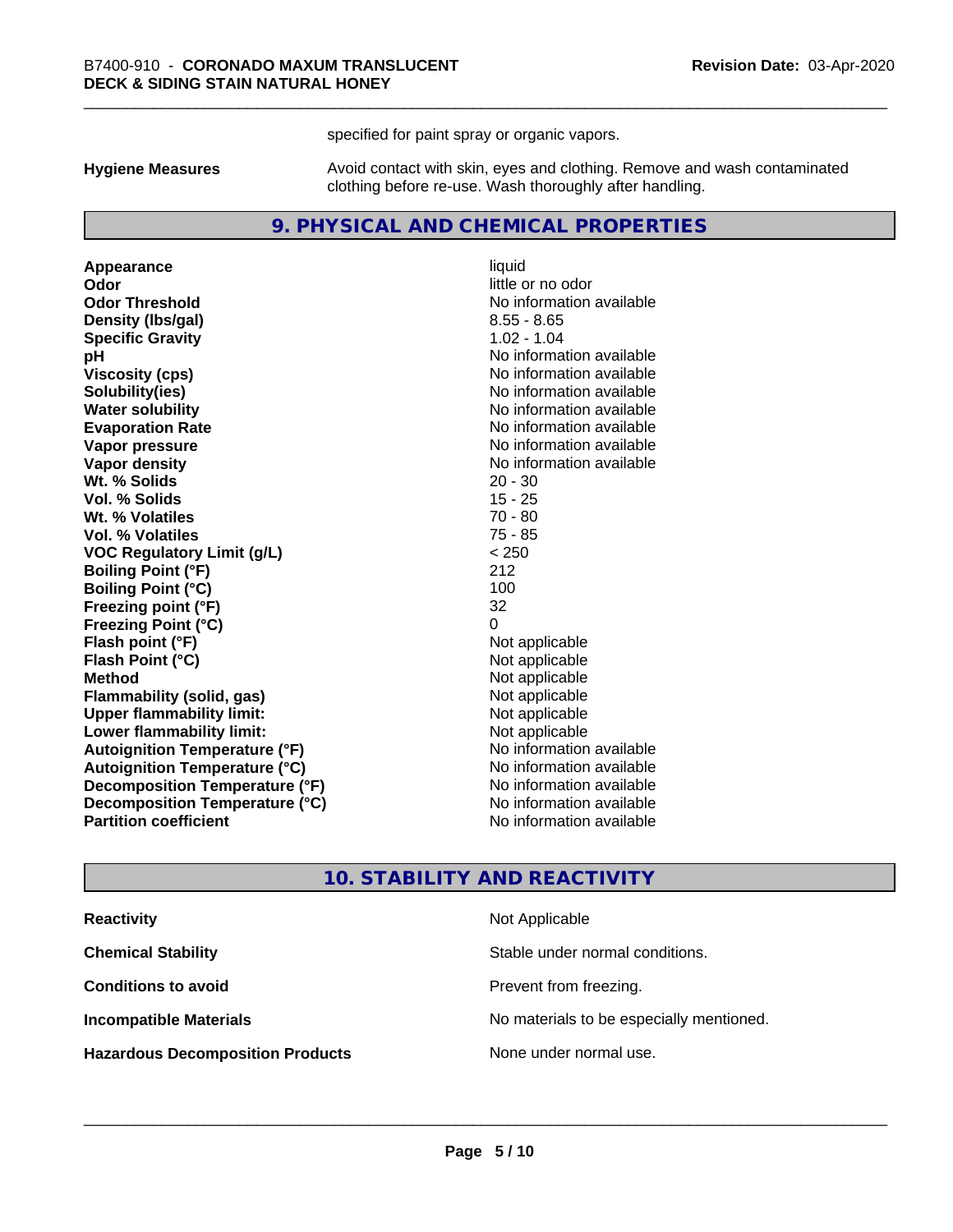| <b>Possibility of hazardous reactions</b> | None under normal conditions of use.                                                                            |
|-------------------------------------------|-----------------------------------------------------------------------------------------------------------------|
|                                           | 11. TOXICOLOGICAL INFORMATION                                                                                   |
| <b>Product Information</b>                |                                                                                                                 |
| Information on likely routes of exposure  |                                                                                                                 |
| <b>Principal Routes of Exposure</b>       | Eye contact, skin contact and inhalation.                                                                       |
| <b>Acute Toxicity</b>                     |                                                                                                                 |
| <b>Product Information</b>                | No information available                                                                                        |
|                                           | Symptoms related to the physical, chemical and toxicological characteristics                                    |
| <b>Symptoms</b>                           | No information available                                                                                        |
|                                           | Delayed and immediate effects as well as chronic effects from short and long-term exposure                      |
| Eye contact                               | May cause slight irritation.                                                                                    |
| <b>Skin contact</b>                       | Substance may cause slight skin irritation. Prolonged or repeated contact may dry<br>skin and cause irritation. |
| <b>Inhalation</b>                         | May cause irritation of respiratory tract.                                                                      |
| Ingestion                                 | Ingestion may cause gastrointestinal irritation, nausea, vomiting and diarrhea.                                 |
| <b>Sensitization</b>                      | May cause an allergic skin reaction                                                                             |
| <b>Neurological Effects</b>               | No information available.                                                                                       |
| <b>Mutagenic Effects</b>                  | Suspected of causing genetic defects.                                                                           |
| <b>Reproductive Effects</b>               | May damage fertility or the unborn child.                                                                       |
| <b>Developmental Effects</b>              | No information available.                                                                                       |
| <b>Target organ effects</b>               | No information available.                                                                                       |
| <b>STOT - single exposure</b>             | No information available.                                                                                       |
| <b>STOT - repeated exposure</b>           | No information available.                                                                                       |
| Other adverse effects                     | No information available.                                                                                       |
| <b>Aspiration Hazard</b>                  | No information available                                                                                        |
| <b>Numerical measures of toxicity</b>     |                                                                                                                 |
|                                           | The following values are calculated based on chapter 3.1 of the GHS document                                    |

| <b>ATEmix (oral)</b> | 677503 mg/kg |
|----------------------|--------------|
| ATEmix (dermal)      | 704603 mg/kg |

# **Component Information**

| Chemical name                                                                             | Oral LD50                                    | Dermal LD50                                                          | <b>Inhalation LC50</b> |
|-------------------------------------------------------------------------------------------|----------------------------------------------|----------------------------------------------------------------------|------------------------|
| Propylene glycol<br>57-55-6                                                               | $= 20$ g/kg (Rat)                            | $= 20800$ mg/kg (Rabbit)                                             |                        |
| 2-Amino-2-methly-1-propanol<br>124-68-5                                                   | $= 2900$ mg/kg (Rat)                         | $>$ 2000 mg/kg (Rabbit)                                              |                        |
| Decanedioic acid,<br>  bis(1,2,2,6,6-pentamethyl-4-piperidi  <br>nyl) ester<br>41556-26-7 | $= 2615$ mg/kg (Rat)                         |                                                                      |                        |
| Carbamic acid,<br>1H-benzimidazol-2-yl-, methyl ester                                     | $>$ 5050 mg/kg (Rat)<br>$= 6400$ mg/kg (Rat) | $\cdot$ 10000 mg/kg (Rabbit) = 2 g/kg<br>$Rat$ = 8500 mg/kg (Rabbit) |                        |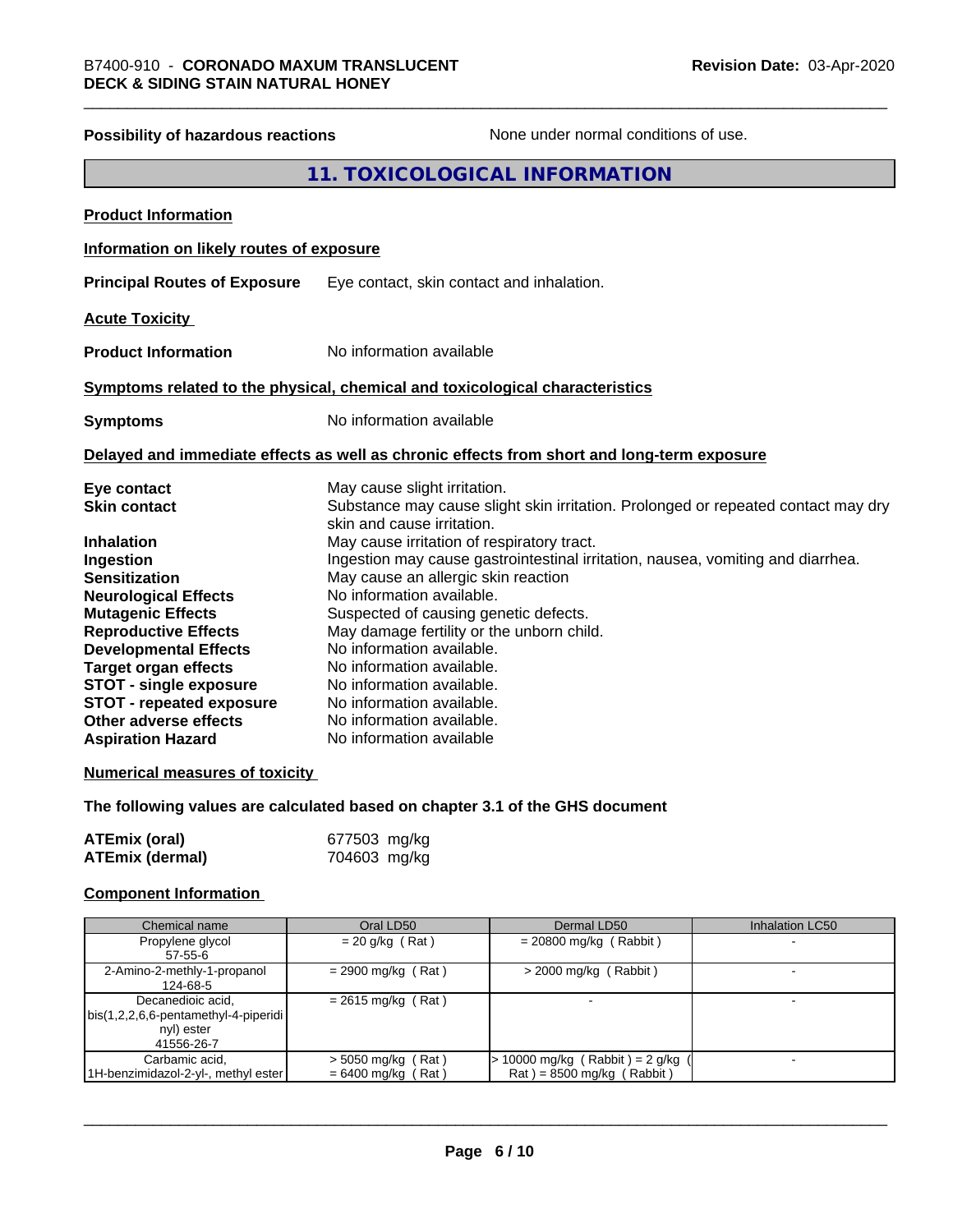| $\sim$<br>$\sim$ $\sim$ $\sim$<br>-<br>۱۲۱۱۰<br>.<br>. .                  |   |                        |  |
|---------------------------------------------------------------------------|---|------------------------|--|
| `∩h⊾<br>าoate                                                             | - | 0.500<br>W<br>- -<br>ີ |  |
| $\sim$<br>- ה<br>$ -$<br>$\sim$ $\sim$ $\sim$ $\sim$ $\sim$ $\sim$ $\sim$ |   |                        |  |

#### **Chronic Toxicity**

#### **Carcinogenicity**

*The information below indicateswhether each agency has listed any ingredient as a carcinogen:.*

| <b>Chemical name</b> | <b>IARC</b>                          | <b>NTP</b>                                    | <b>OSHA</b> |
|----------------------|--------------------------------------|-----------------------------------------------|-------------|
| Cobalt neodecanoate  | 2B<br>- Possible Human<br>Carcinogen | Reasonably<br>Anticipated Human<br>Carcinoɑen | ∟isted      |

• Cobalt and cobalt compounds are listed as possible human carcinogens by IARC (2B). However, there is inadequate evidence of the carcinogenicity of cobalt and cobalt compounds in humans.

#### **Legend**

IARC - International Agency for Research on Cancer NTP - National Toxicity Program OSHA - Occupational Safety & Health Administration

**12. ECOLOGICAL INFORMATION**

### **Ecotoxicity Effects**

The environmental impact of this product has not been fully investigated.

#### **Product Information**

#### **Acute Toxicity to Fish**

No information available

#### **Acute Toxicity to Aquatic Invertebrates**

No information available

#### **Acute Toxicity to Aquatic Plants**

No information available

#### **Persistence / Degradability**

No information available.

#### **Bioaccumulation**

There is no data for this product.

#### **Mobility in Environmental Media**

No information available.

#### **Ozone**

No information available

#### **Component Information**

#### **Acute Toxicity to Fish**

Propylene glycol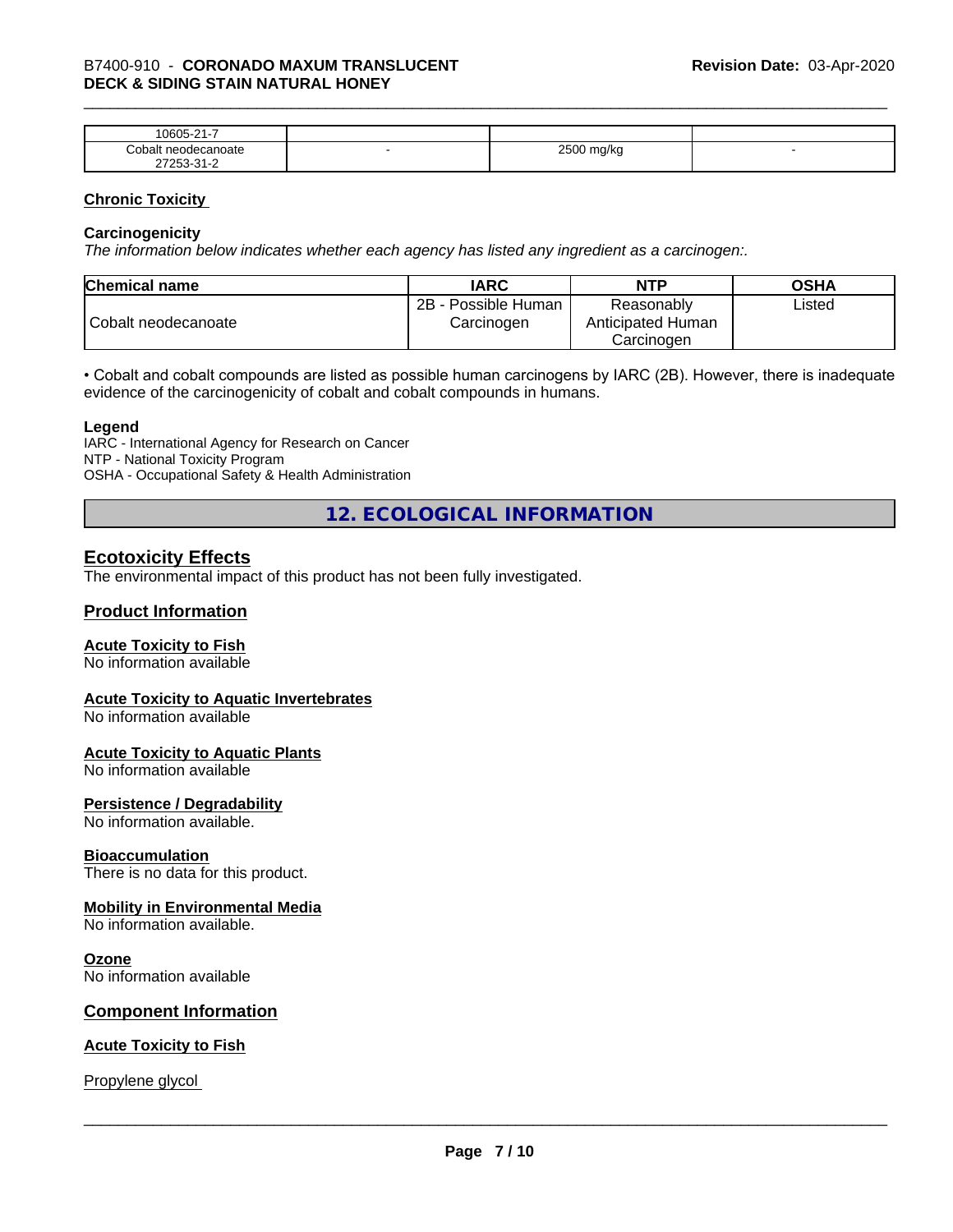LC50: 710 mg/L (Fathead Minnow - 96 hr.) Carbamic acid, 1H-benzimidazol-2-yl-, methyl ester LC50: 1.5 mg/L (Rainbow Trout - 96 hr.)

#### **Acute Toxicity to Aquatic Invertebrates**

#### Propylene glycol

EC50: > 10000 mg/L (Daphnia magna - 24 hr.) Carbamic acid, 1H-benzimidazol-2-yl-, methyl ester LC50: 0.22 mg/L (water flea - 48 hr.)

#### **Acute Toxicity to Aquatic Plants**

No information available

|                              | 13. DISPOSAL CONSIDERATIONS                                                                                                                                                                                               |
|------------------------------|---------------------------------------------------------------------------------------------------------------------------------------------------------------------------------------------------------------------------|
| <b>Waste Disposal Method</b> | Dispose of in accordance with federal, state, and local regulations. Local<br>requirements may vary, consult your sanitation department or state-designated<br>environmental protection agency for more disposal options. |
|                              | 14. TRANSPORT INFORMATION                                                                                                                                                                                                 |
| <b>DOT</b>                   | Not regulated                                                                                                                                                                                                             |
| ICAO / IATA                  | Not regulated                                                                                                                                                                                                             |
| IMDG / IMO                   | Not regulated                                                                                                                                                                                                             |

**15. REGULATORY INFORMATION**

# **International Inventories**

| <b>TSCA: United States</b> | Yes - All components are listed or exempt. |
|----------------------------|--------------------------------------------|
| DSL: Canada                | Yes - All components are listed or exempt. |

# **Federal Regulations**

#### **SARA 311/312 hazardous categorization**

| Acute health hazard               | Yes |  |
|-----------------------------------|-----|--|
| Chronic Health Hazard             | Yes |  |
| Fire hazard                       | N٥  |  |
| Sudden release of pressure hazard | N٥  |  |
| Reactive Hazard                   | N٥  |  |

#### **SARA 313**

Section 313 of Title III of the Superfund Amendments and Reauthorization Act of 1986 (SARA). This product contains a chemical or chemicals which are subject to the reporting requirements of the Act and Title 40 of the Code of Federal Regulations, Part 372: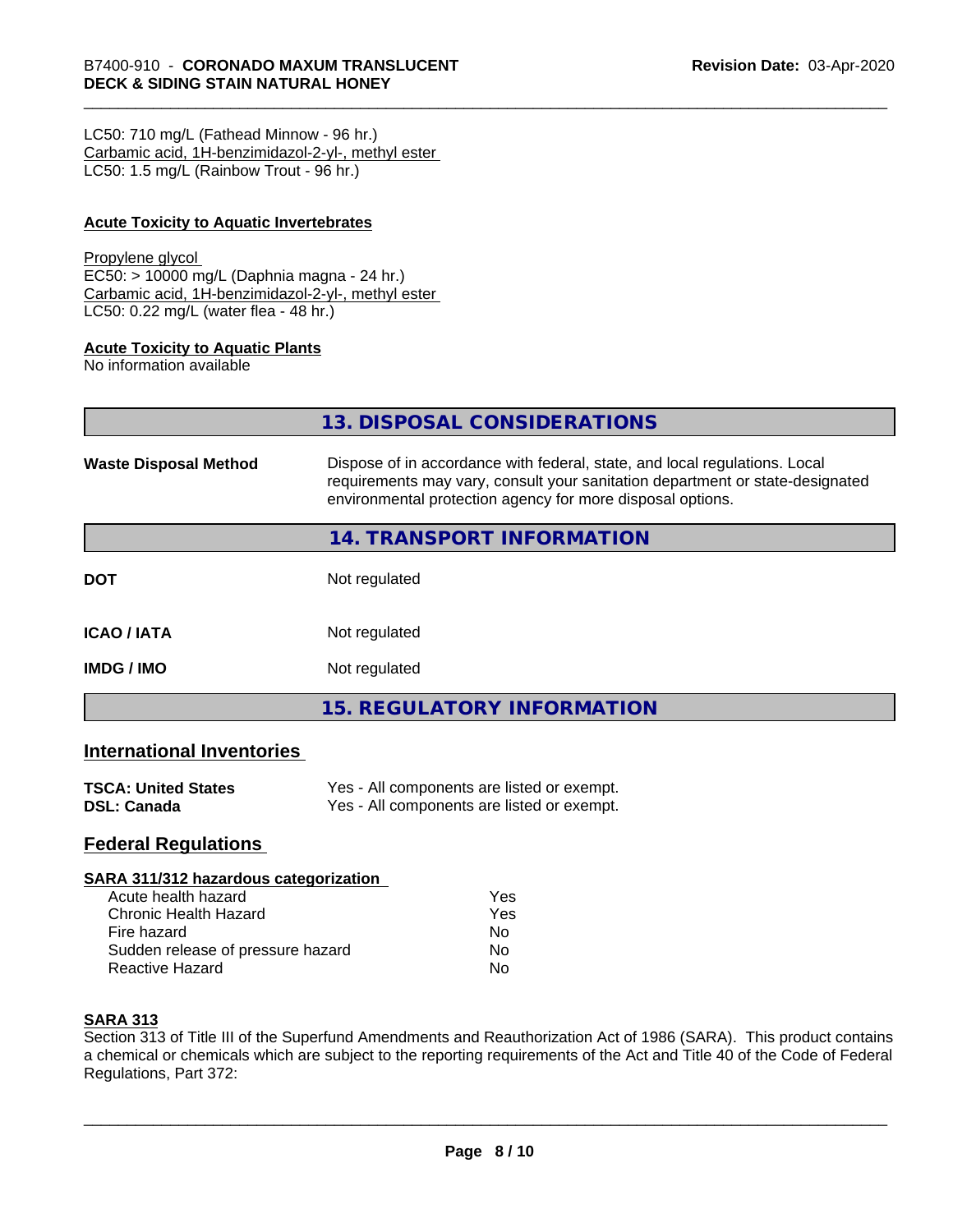#### *None*

# **Clean Air Act,Section 112 Hazardous Air Pollutants (HAPs) (see 40 CFR 61)**

This product contains the following HAPs:

| <b>Chemical name</b> | CAS No.    | Weiaht-%    | <b>Hazardous Air Pollutant</b> |
|----------------------|------------|-------------|--------------------------------|
|                      |            |             | (HAP)                          |
| Cobalt neodecanoate  | 27253-31-2 | $0.1 - 0.5$ | ∟isted                         |

### **US State Regulations**

#### **California Proposition 65**

**WARNING:** Cancer and Reproductive Harm– www.P65warnings.ca.gov

#### **State Right-to-Know**

| <b>Chemical name</b>                  | Massachusetts | <b>New Jersey</b> | Pennsylvania |
|---------------------------------------|---------------|-------------------|--------------|
| Propylene glycol                      |               |                   |              |
| Carbamic acid, 1H-benzimidazol-2-yl-, |               |                   |              |
| methyl ester                          |               |                   |              |
| Cobalt neodecanoate                   |               |                   |              |

#### **Legend**

X - Listed

**16. OTHER INFORMATION**

| HMIS | Health: $2^*$ | <b>Flammability: 0</b> | <b>Reactivity: 0</b> | PPE: - |
|------|---------------|------------------------|----------------------|--------|
|      |               |                        |                      |        |

#### **HMIS Legend**

- 0 Minimal Hazard
- 1 Slight Hazard
- 2 Moderate Hazard
- 3 Serious Hazard
- 4 Severe Hazard
- \* Chronic Hazard
- X Consult your supervisor or S.O.P. for "Special" handling instructions.

*Note: The PPE rating has intentionally been left blank. Choose appropriate PPE that will protect employees from the hazards the material will present under the actual normal conditions of use.*

*Caution: HMISÒ ratings are based on a 0-4 rating scale, with 0 representing minimal hazards or risks, and 4 representing significant hazards or risks. Although HMISÒ ratings are not required on MSDSs under 29 CFR 1910.1200, the preparer, has chosen to provide them. HMISÒ ratings are to be used only in conjunction with a fully implemented HMISÒ program by workers who have received appropriate HMISÒ training. HMISÒ is a registered trade and service mark of the NPCA. HMISÒ materials may be purchased exclusively from J. J. Keller (800) 327-6868.*

 **WARNING!** If you scrape, sand, or remove old paint, you may release lead dust. LEAD IS TOXIC. EXPOSURE TO LEAD DUST CAN CAUSE SERIOUS ILLNESS, SUCH AS BRAIN DAMAGE, ESPECIALLY IN CHILDREN. PREGNANT WOMEN SHOULD ALSO AVOID EXPOSURE.Wear a NIOSH approved respirator to control lead